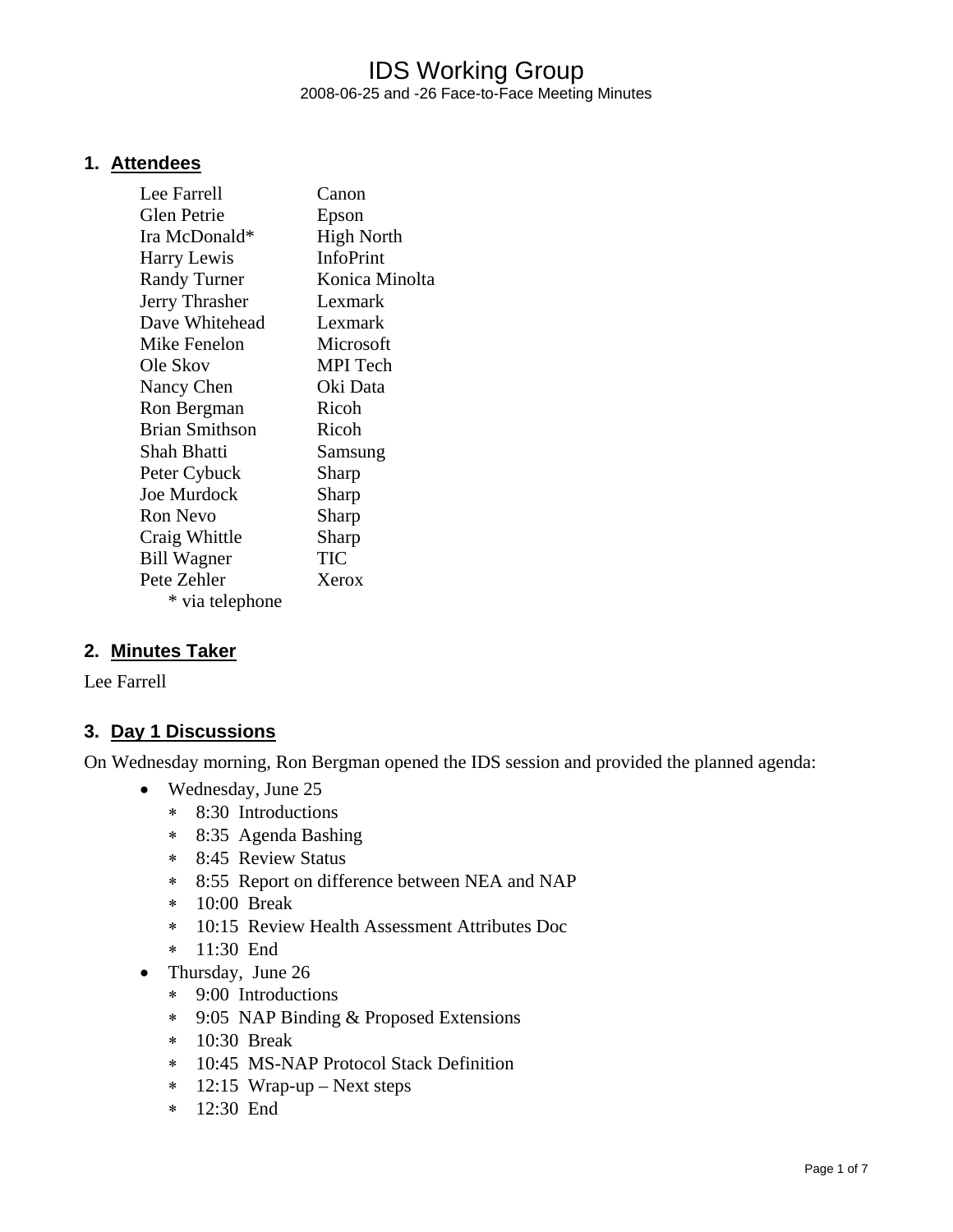## IDS Working Group 2008-06-25 and -26 Face-to-Face Meeting Minutes

### **3.1 Status**

Ron gave a brief overview of the group's current status:

- Reviewed Network Assessment protocols
	- ∗ Cisco NAC (Network Access Control)
	- ∗ TCG TNC (Trusted Network Connect)
	- ∗ Microsoft NAP (Network Access Protection)
	- ∗ IETF NEA (Network Endpoint Assessment)
- NAP appears to be the most mature
	- ∗ Well documented (public documents)
	- ∗ Supported in MS O/S versions
- Defined an initial set of assessment attributes
- Current effort is to
	- ∗ Develop assessment attribute specification
	- ∗ Map assessment attributes into NAP
	- ∗ Determine the required NAP protocol stacks

Ron explained that the group has been unable to obtain reasonable documentation on the Cisco technology—even though they have a shipping implementation of their technology. The TNC material is evidently restricted to members of TCG. Because the Microsoft documentation is most accessible, the IDS group has started to focus on the NAP technology, and plans to define the first binding with that technology.

Pete Cybuck noted that Cisco currently owns 60% of the networking market—and should not be ignored.

### **3.2 NEA vs. NAP**

Ron Nevo presented a few slides comparing the attributes of NEA vs. NAP. The following attributes are shared by both:

| Type             | <b>Attributes</b><br><b>Attributes</b><br>name | <b>NAP</b>                                                                                                                                          | <b>NEA</b>                                    | <b>NAP Comments</b>                                 |
|------------------|------------------------------------------------|-----------------------------------------------------------------------------------------------------------------------------------------------------|-----------------------------------------------|-----------------------------------------------------|
| Product          | <b>Name</b>                                    | Vendor-specified<br><b>SoH Attribute</b>                                                                                                            | Product<br>Information                        |                                                     |
|                  | Version                                        | Vendor-specified<br><b>SoH Attribute</b>                                                                                                            | <b>Numeric</b><br>Version / String<br>Version |                                                     |
| Vendor info Name |                                                |                                                                                                                                                     | Product<br>Information                        | Vendor-specified SoH<br><b>Attributes</b>           |
|                  | ld                                             | part of MS System<br>Generated IDs Sub<br>Packet in MS<br><b>System Generated</b><br><b>IDs Packet which is</b><br>one of SSoH<br><b>attributes</b> | Product<br>Information                        | Optional -Vendor-specified<br><b>SoH Attributes</b> |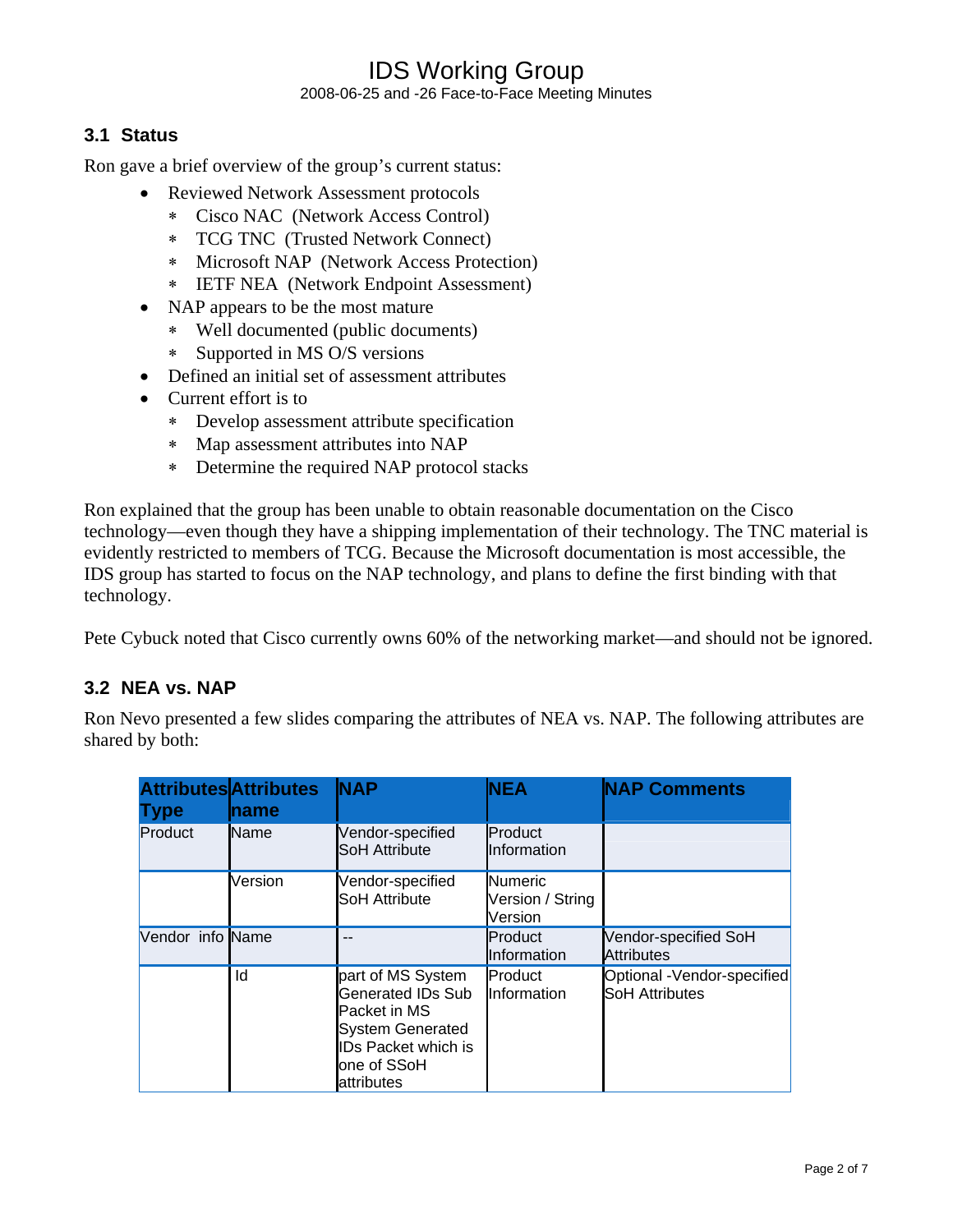2008-06-25 and -26 Face-to-Face Meeting Minutes

|           | <b>Attributes</b> Attributes | <b>NAP</b>                                                     | <b>NEA</b>                                    | <b>NAP Comments</b>                                                                                                                                                                   |
|-----------|------------------------------|----------------------------------------------------------------|-----------------------------------------------|---------------------------------------------------------------------------------------------------------------------------------------------------------------------------------------|
| Type      | <b>Iname</b>                 |                                                                |                                               |                                                                                                                                                                                       |
| <b>OS</b> | Name/type                    |                                                                | Product<br>Information                        | A mandatory SSoH<br>lattribute<br>This value set is in MS-<br>Machine-Inventory Packet<br>(a SSoH attribute (TV<br>pairs)) in SSoH. The<br>packet also has 2-byte<br>ProcArch at end. |
|           | Ver.                         | OS Version Major,<br>Version Minor,<br><b>OS version Build</b> | <b>Numeric</b><br>Version / String<br>Version |                                                                                                                                                                                       |
|           | Patches                      | SP ver. Major<br>SP ver. Minor                                 | Product<br>Information                        |                                                                                                                                                                                       |
|           | Install date and -<br>time   |                                                                | Product<br>Information                        |                                                                                                                                                                                       |
|           | Release date                 |                                                                |                                               |                                                                                                                                                                                       |

The NEA is currently examining the TNC-based attribute protocols. The NEA strategy has been to separate the attribute and transport protocols. It was suggested that this strategy should maximize the potential for compatibility with whatever technology emerges as the "winner".

### **3.3 Review Health Assessment Attributes Document**

Jerry Thrasher provided a walk-through review of the document he has written on Health Assessment Attributes. [ftp://ftp.pwg.org/pub/pwg/ids/wd/wd-idsattributes10-20080618.pdf]

It was suggested that section 3.2 should include additional use cases:

- A specific configuration state that is not Common Criteria based
- Security-level checking

Jerry noted that he deliberately avoided some details (e.g., null-termination) in Section 4.1 General Attribute Definitions.

It was suggested that the attributes for Applications, Firmware, and Applets could be multi-valued.

For HCD Applet Name, Jerry raised the following issue about dynamic applications/applets:

How will we describe multiple applets— in NAC for instance—if applets are downloaded and executed at run-time? They are not available for evaluation/measurement at power up.

Perhaps it would be appropriate to require a re-assessment after any download?

Would it be useful to include some kind of attribute for Application *Type*—to distinguish Firmware, Application, or Applet?

How about using a "structure" containing name, version, patches, and possibly type?

"NAC is all about network policy; NAP is all about assets."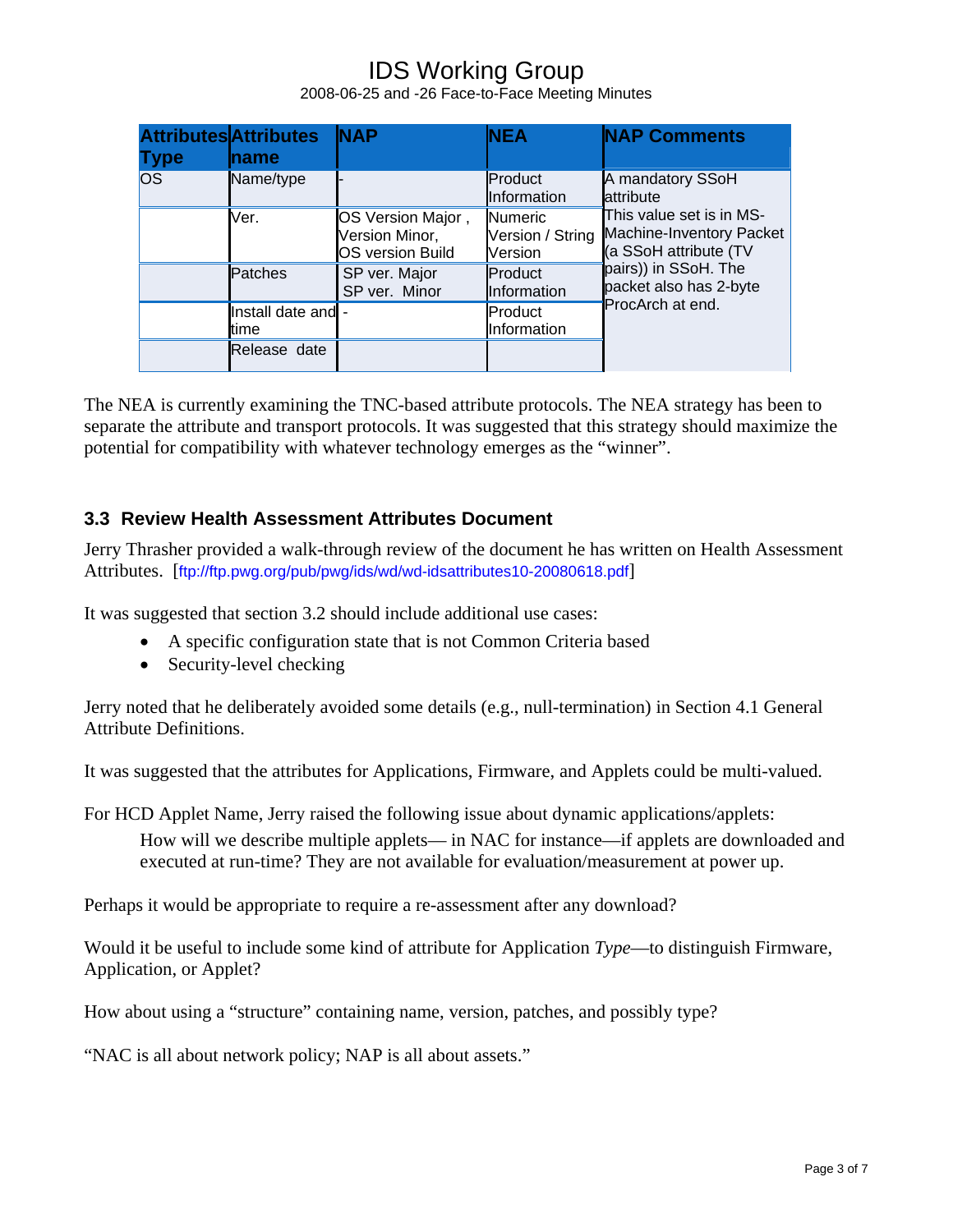2008-06-25 and -26 Face-to-Face Meeting Minutes

Bill suggested that the group should make the effort to clearly define the differences between the different types. Shah said that we should be consistent with industry usage.

Why is it important to make a distinction between Applications and Applets? Is the only important characteristic whether it is "dynamically loadable" or not? Or is it also important to distinguish whether something is

The labels "Downloadable Application" and "Resident Application" were agreed. Additionally, a Boolean attribute for "Downloadable Applications Enabled" was also suggested.

The group agreed to use multivalued attributes (for Firmware and Applications)—and multiple instances of each.

However, Randy advised that the group should avoid creating methods for specifying attributes that other (larger) standards groups will be defining (e.g., version information, firewall settings.) He stressed that we do not want to conflict with their methods of specification. He suggests that identifying a "placeholder" definition could be the best step at this time, and wait to see how other groups are specifying them.

ACTION: Joe Murdock will write up some discussion points regarding build date and/or version date as they apply to Applications, Firmware, etc.

The HCD Firewall Setting attribute was discussed at some length. There was some concern about the volume of data in the attribute, given potential entries for all port numbers. It was suggested that a default posture (e.g., "off" for all entries) and an explicit set of exceptions could be used.

It was observed that "Configuration State" isn't necessarily relevant to assessing network health, but is more appropriate for use policies.

ACTION: Joe Murdock will write up an example of how Certification State (and/or Configuration State) could be generated and used.

A three-tier prioritization was suggested for the settings that make up the Configuration State attribute:

- 1. Network Security
- 2. Device Security
- 3. Use Policy (or "other interesting stuff")

### **4. Day 2 Discussions**

On Thursday morning, the IDS group continued with the review of the IDS attributes document.

It was agreed that HCD\_Bridging\_Enabled should be renamed to HCD\_ Forwarding\_Enabled.

The definition of HCD\_PSTN\_Fax\_Enabled was extended to: "The HCD\_PSTN\_Fax\_Enable attribute is a single bit-field that indicates if the PSTN fax interface *or other modem interface* on the device is enabled.  $(1 = \text{Fax enabled})$ "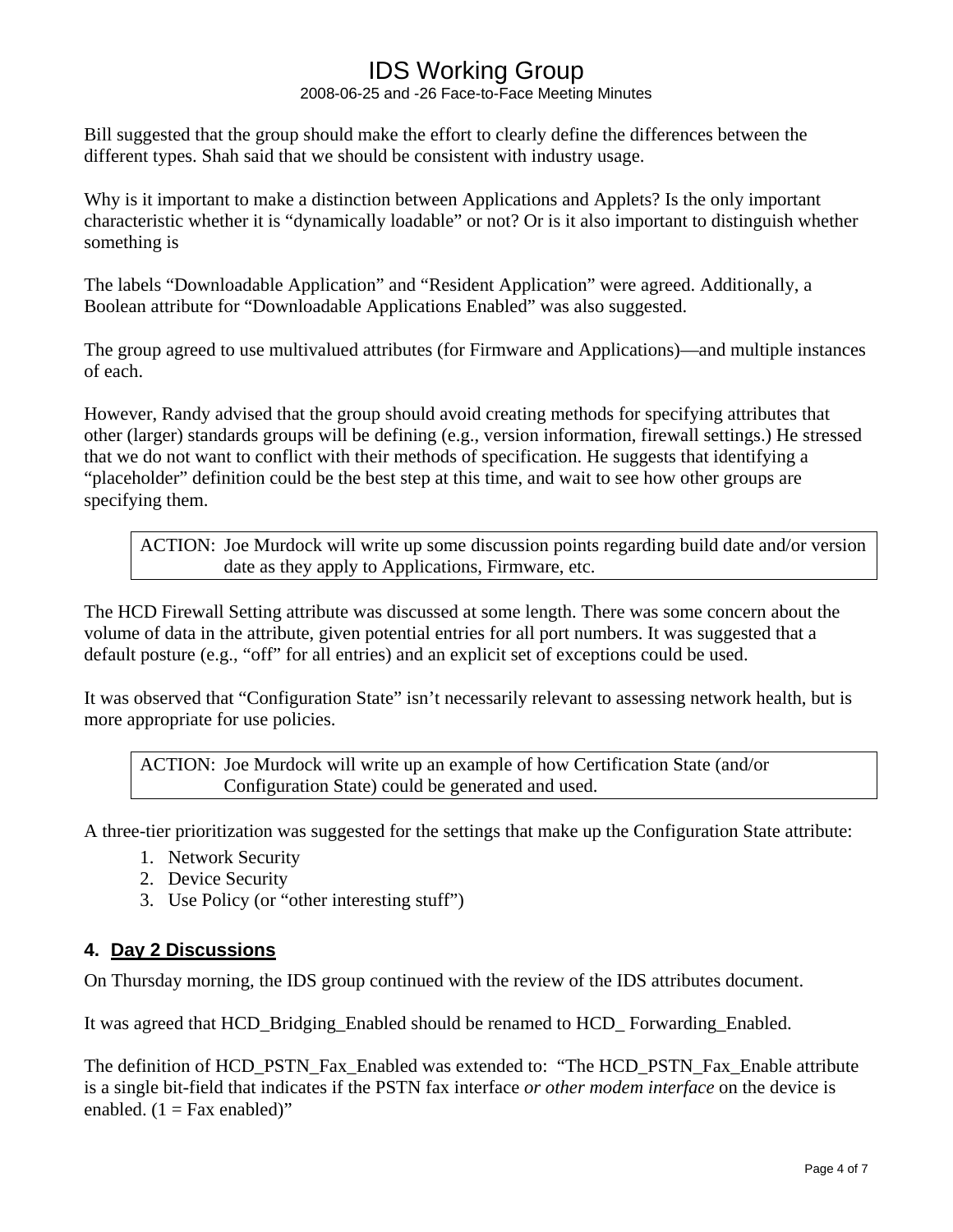2008-06-25 and -26 Face-to-Face Meeting Minutes

HCD\_AdminPW\_Configured was redefined to mean *all* passwords and credentials have been changed from the out-of-box configuration.

There was some discussion about how—or if—a "secure" time source can be evaluated. The definition for HCD\_Secure\_Time\_Enabled was augmented to include that acquiring the time is done *in a secure manner*.

There was much discussion about the HCD\_Min\_Encryption\_Cipher\_Suite attribute.

Nancy suggested that the attribute should eliminate the reference to encryption, and be renamed to HCD Min Cipher Suite.

Brian suggested that the attribute should be eliminated altogether. He believes the HCD is unable to determine what the "minimum" acceptable cipher suite is. He also feels that it reflects more of a security policy, rather than a health assessment.

Bill noted that the attribute does not appear to be uniquely related to HCDs. Are similar attributes defined/used elsewhere? Is it really necessary or appropriate for this activity? He is concerned that we will spend much time on characteristics that are not unique to HCD devices—only to have it redefined later by other standards bodies. Further, he feels that if the "other standards bodies" don't believe it is important, then neither should the IDS WG.

It was suggested that the attributes regarding time source and bridging should also be reconsidered for the same reason.

Randy volunteered to raise these attributes to the NEA WG at the IETF. Perhaps they can offer an opinion on the applicability of these items for the industry in general.

ACTION: Randy will ask the IETF NEA WG (and other groups?) for their thoughts on [general] attributes such as Time Source, Minimum Cipher Suite, Bridging, Minimum Encryption Key Length, etc. Perhaps they can offer an opinion on the applicability of these items for the industry in general.

After some of deliberation, the group decided to move the following attributes into a "not HCDspecific" bucket—to be considered later as a more generic computing device item:

- HCD\_Secure\_Time\_Enabled
- HCD Time Source
- HCD\_Min\_Cipher\_Suite
- HCD\_Min\_Encryption\_Key\_Length

The group also agreed to eliminate the HCD\_Min\_Security\_Level attribute altogether.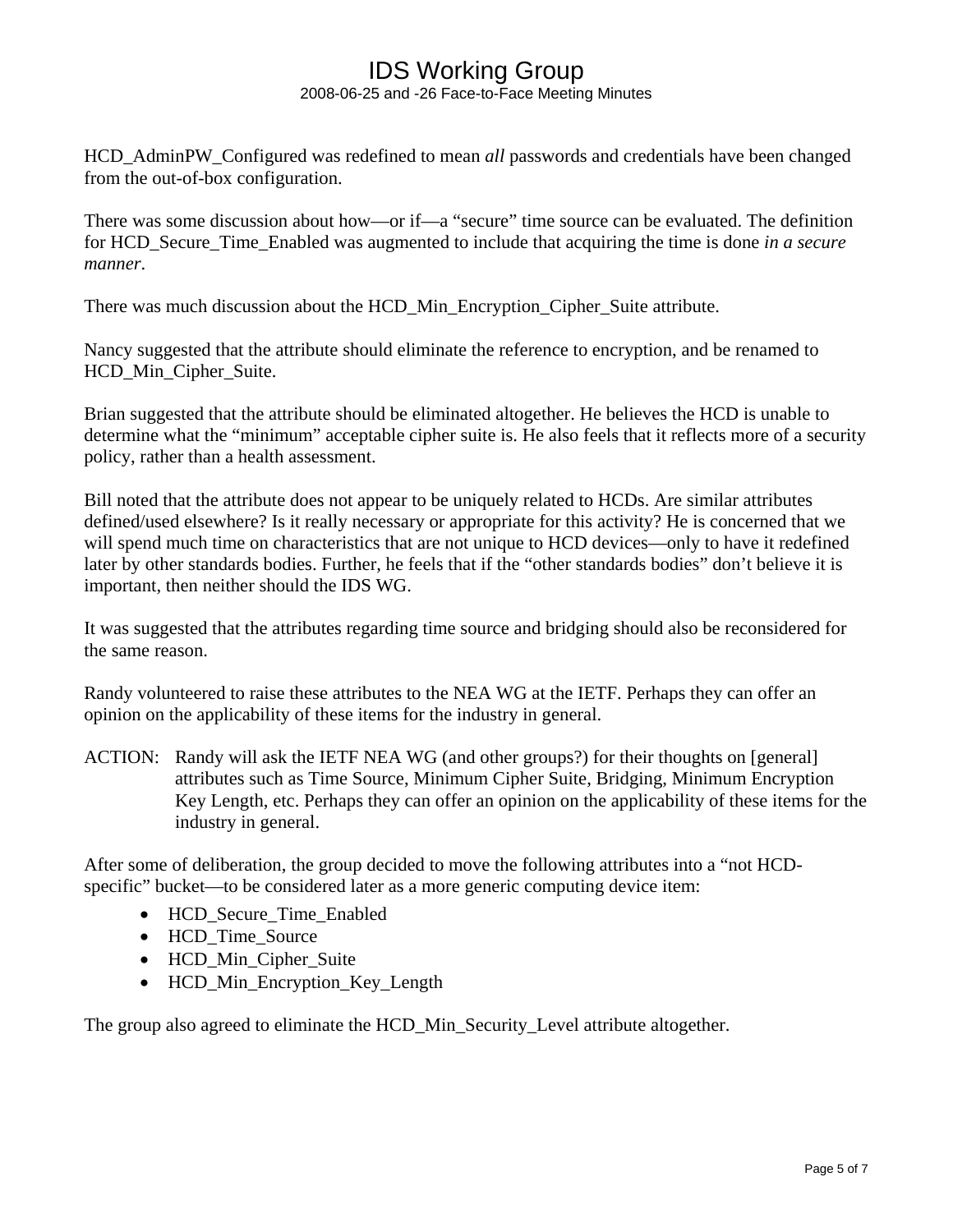2008-06-25 and -26 Face-to-Face Meeting Minutes

The group then revisited the HCD Configuration State attribute, and noted that there are probably multiple levels of information that could/should be reflected—including vendor and device/model extensions.

It was noted that the group needs to focus on identifying which specific items should be reflected in the HCD Configuration State and HCD Certification State attributes.

To help clarify—and attempt to unify—everyone's understanding of the different sets of attributes (i.e., "buckets"), the following lists and labels were generated…

### **Bucket #1**

HCD Configuration State

 $=$  configuration

 $=$  individual attribute (device specific opaque block)

attributes that the administrator "cares about" for a multiplicity of reasons—not exclusively about "network health"

n-bit hash

site/vendor/model/device

no remediation

### **Bucket #2**

HCD-specific attested values Hard disk encrypt Hard disk erase Service enable/disable Interface enable/disable

### **Bucket #3**

 $=$  generic computing device attribute (e.g., port filtering, cryptography, etc.) also a formal  $3<sup>rd</sup>$  party certification OS/application/firmware

### **Bucket #4**

HCD\_Certification\_State (e.g. Common Criteria) a formal 3rd party certification (i.e., not self-certified) = certification/network attribute

#### NOTE: Bucket #4 was initially identified to reflect the original intent behind HCD Certification State—but was ultimately eliminated. It was felt that Bucket #2 could be used to achieve this goal.

While the items under "Bucket #2" were being listed, it was opined that the group is going beyond the scope of identifying items related to "Network Health". Jerry pointed out that the Charter includes the goal to determine "fitness to attach to a network"—and explained that these items are definitely within scope.